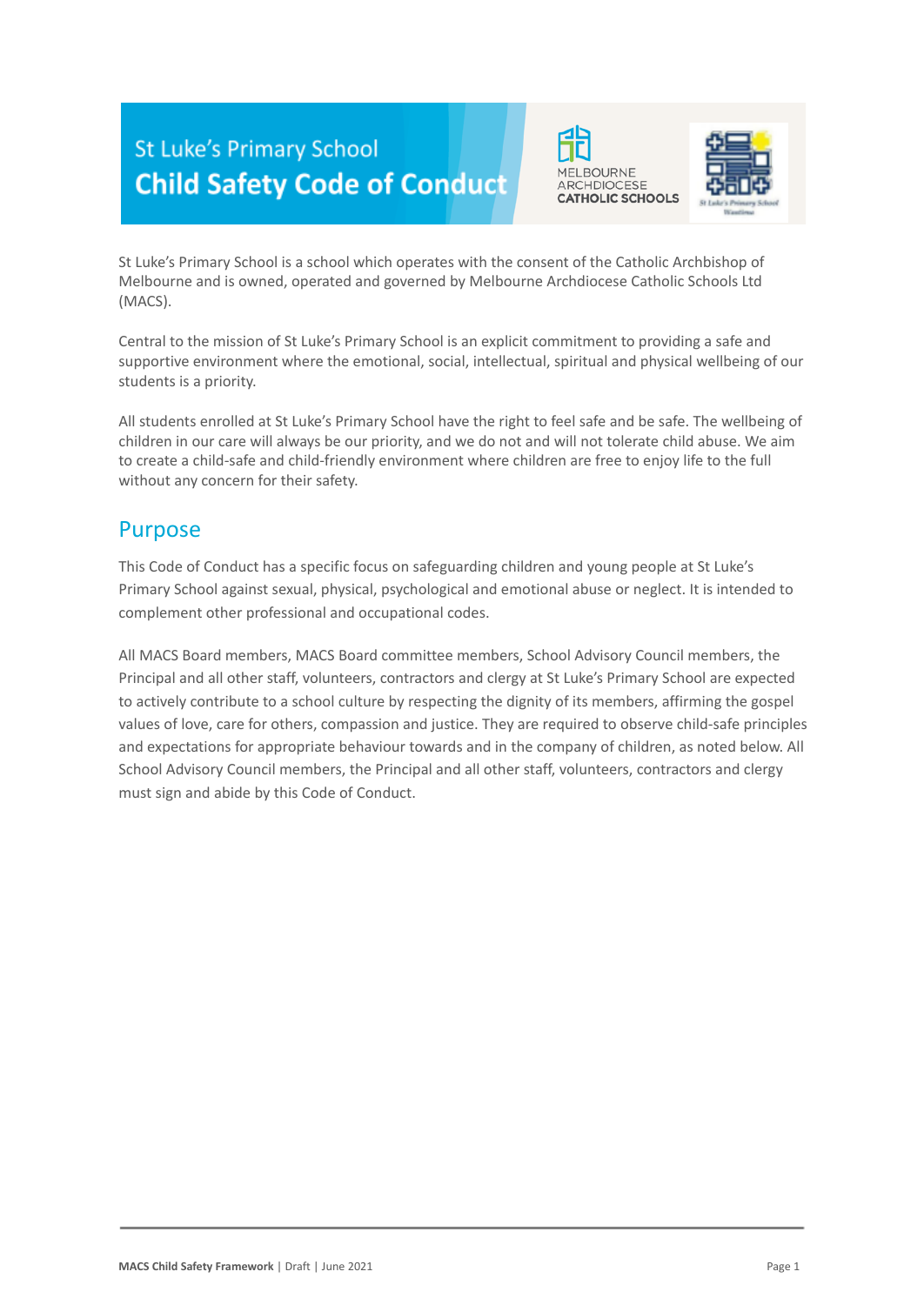# Acceptable behaviours

All MACS Board members, MACS Board committee members, School Advisory Council members, the Principal and all our other staff, volunteers, contractors and clergy at St Luke's Primary School are responsible for supporting the safety of children by:

- adhering to the school's child-safe policy and upholding the school's statement of commitment to child safety, at all times
- taking all reasonable steps to protect children from abuse
- treating everyone in the school community with respect
- listening and responding to the views and concerns of children particularly if they are telling you that they or another child has been abused or that they are worried about their safety/the safety of another child
- promoting the cultural safety, participation and empowerment of Aboriginal and Torres Strait Islander children (for example, by never questioning an Aboriginal or Torres Strait Islander child's self-identification)
- promoting the cultural safety, participation and empowerment of children with culturally and linguistically diverse backgrounds (for example, by having a zero-tolerance for discrimination)
- promoting the safety, participation and empowerment of children with a disability (for example, during personal care activities)
- ensuring as far as practicable that adults are not alone with a child
- reporting any allegations of child abuse to the school's leadership (or child safety officer if the school has appointed someone to this role)
- understanding and complying with all reporting obligations as they relate to mandatory reporting and reporting under the *Crimes Act 1958* (Vic.)
- reporting any child safety concerns to the school's leadership (or child safety officer if the school has appointed someone to this role)
- ensuring as quickly as possible that the child is safe if an allegation of child abuse is made
- reporting to the Victorian Institute of Teaching (VIT) any charges, committals for trial or convictions in relation to a sexual office by a registered teacher, or specific allegations or concerns about a registered teacher.

# Unacceptable behaviours

All MACS Board members, MACS Board committee members, School Advisory Council members, the Principal and all our other staff, volunteers, contractors and clergy at St Luke's Primary School must not:

- ignore or disregard any suspected or disclosed child abuse
- develop any 'special' relationships with children that could be seen as favouritism (for example, the offering of gifts or special treatment for specific children)
- exhibit behaviours with children which may be construed as unnecessarily physical (for example, inappropriate sitting on laps)
- put children at risk of abuse (for example, by locking doors)
- initiate unnecessary physical contact with children or do things of a personal nature that a child can do for themselves (for example, toileting or changing clothes)
- engage in open discussions of a mature or adult nature in the presence of children (for example, personal social activities)
- use inappropriate language in the presence of children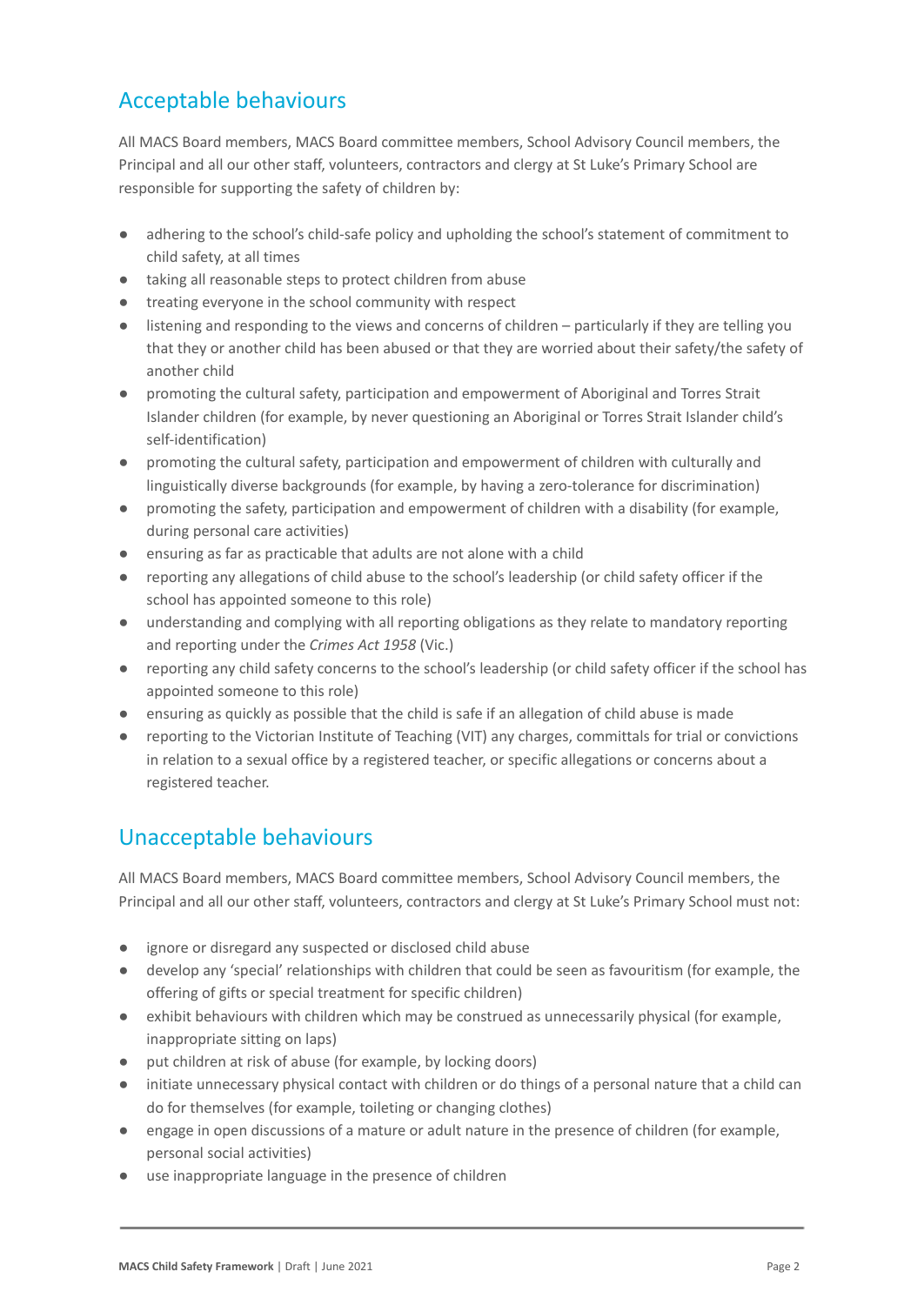- express personal views on cultures, race or sexuality in the presence of children
- discriminate against any child, including because of age, gender, race, culture, vulnerability, sexuality, ethnicity or disability
- work with children while under the influence of alcohol or illegal drugs
- have contact with a child or their family outside school without the school leadership's or child safety officer's (if the school has appointed someone to this role) knowledge and/or consent or the school governing authority's approval (for example, unauthorised after-hours tutoring, private instrumental/other lessons or sport coaching); accidental contact, such as seeing people in the street, is appropriate
- have any online contact with a child (including by social media, email, instant messaging etc.) or their family unless necessary (for example, providing families with eNewsletters or assisting students with their schoolwork)
- use any personal communication channels/devices such as a personal email account
- exchange personal contact details such as phone numbers, social networking sites or email addresses
- photograph or video a child without the consent of the parents or carers
- consume alcohol or drugs at school or at school events in the presence of children.

## **Teachers**

Teachers are also required to abide by the principles relating to relationships with students as set out in the Victorian Teaching Profession's Code of Conduct published by the VIT. These principles include:

- knowing their students well, respecting their individual differences and catering for their individual abilities
- working to create an environment which promotes mutual respect
- modelling and engaging in respectful and impartial language
- protecting students from intimidation, embarrassment, humiliation and harm
- respecting a student's privacy in sensitive matters
- interacting with students without displaying bias or preference
- not violating or compromising the unique position that a teacher holds of influence and trust in their relationship with students.

# Psychologists and school counsellors

In their dealings with students, psychologists and school counsellors should also take into account their professional obligations as set out in a code of ethics or practice to which they are bound, including because of their membership of:

- the Australian Health Practitioner Regulation Agency
- the Australian Counselling Association
- Speech Pathology Australia.

#### Sports and recreation

Coaches, staff members and volunteers involved in coaching, training or assisting students during sporting and recreation activities should adopt practices that assist children to feel safe and protected,